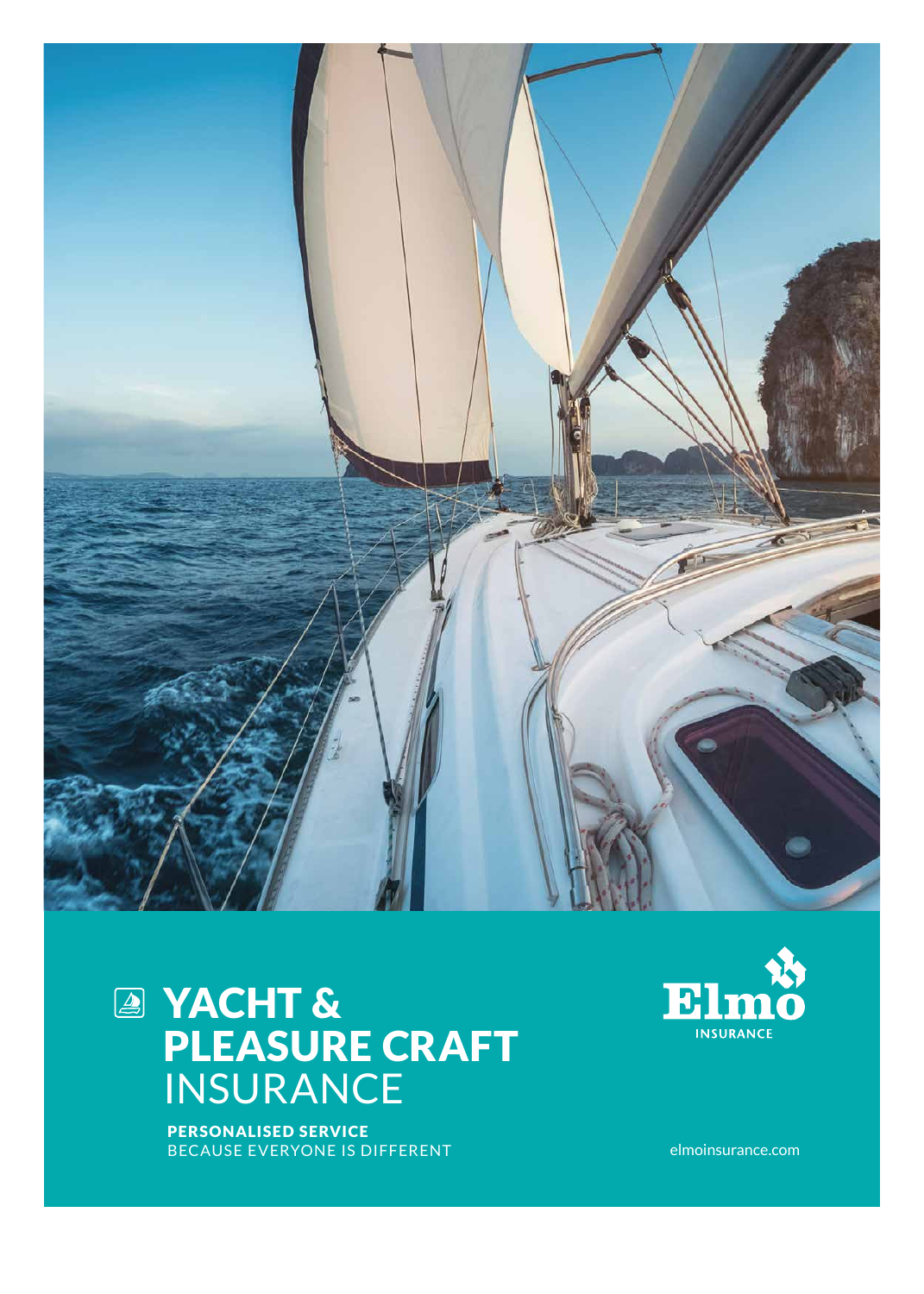

# BECAUSE WE BELIEVE LITTLE THINGS MAKE A BIG DIFFERENCE

Elmo Insurance is a respected company linked to global and financially strong reinsurers.

Through a commitment to financial strength, quality underwriting, experienced qualified staff, and a personalised service, we will ensure that the expectations of our shareholders, reinsurers, customers and staff are fully met. This commitment also ensures that the company contributes to the economy and insurance market in Malta.

There is nothing more relaxing than being out on your Craft. Leave your worries ashore, our Yacht and Pleasure Craft Insurance Policy provides great coverage and peace of mind.

The Policy covers the Craft whilst on the hard, in transit and whilst at sea.



Call us now on 2343 0000



Or e-mail us boats@elmoinsurance.com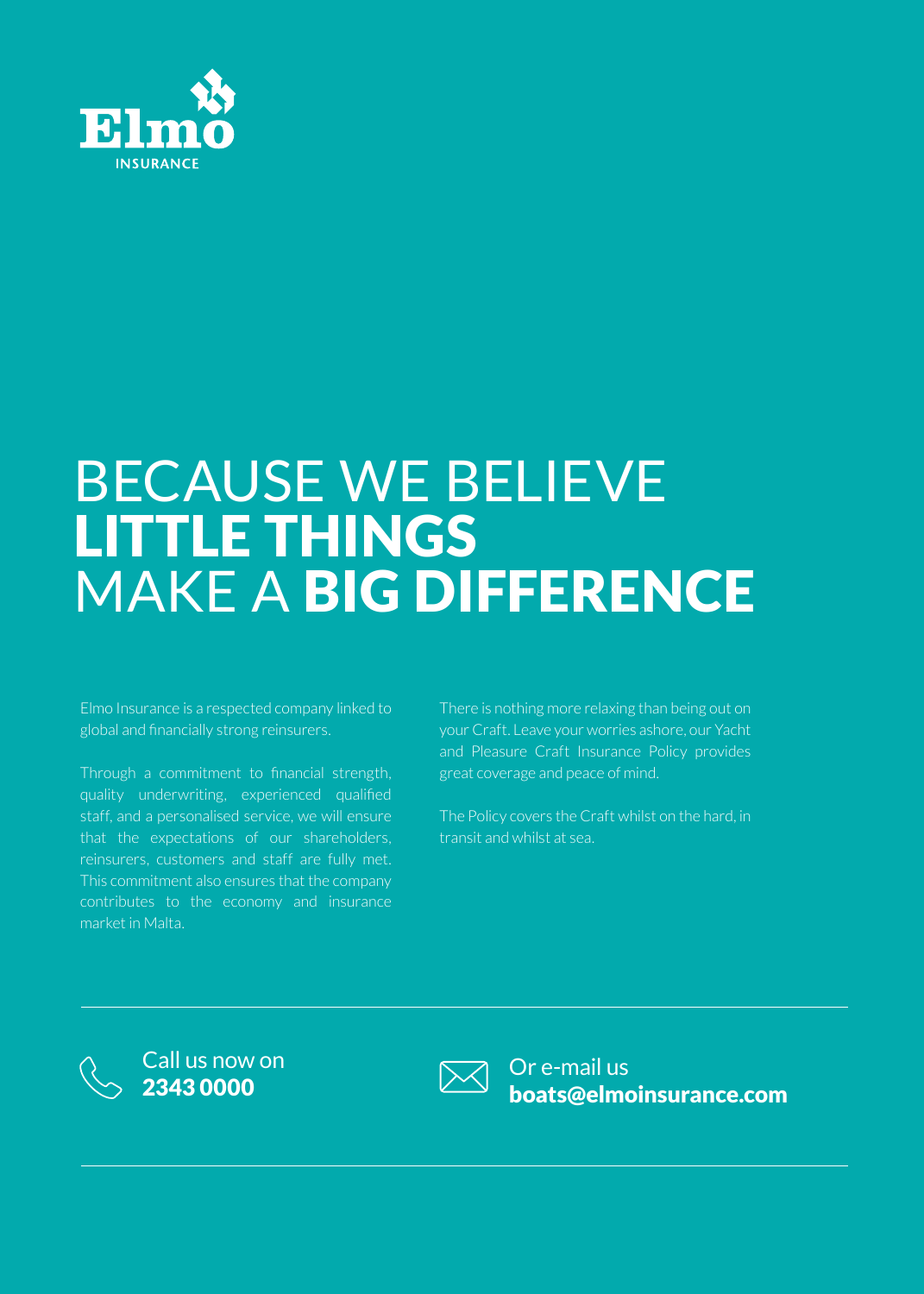| <b>SUMMARY OF COVER</b>                                                                                                                  | <b>OWN DAMAGE</b><br><b>&amp; THIRD PARTY</b><br><b>LIABILITY</b> | <b>THIRD PARTY</b><br><b>LIABILITY</b> |
|------------------------------------------------------------------------------------------------------------------------------------------|-------------------------------------------------------------------|----------------------------------------|
| Sudden and accidental damage                                                                                                             | $\Delta$                                                          |                                        |
| Perils of the sea                                                                                                                        | $\Delta$                                                          |                                        |
| Stranding and grounding                                                                                                                  | $\triangle$                                                       |                                        |
| Sinking                                                                                                                                  | $\triangle$                                                       |                                        |
| Fire                                                                                                                                     | $\Delta$                                                          |                                        |
| Explosion                                                                                                                                | $\triangleq$                                                      |                                        |
| Lightning                                                                                                                                | $\triangleq$                                                      |                                        |
| Storm                                                                                                                                    | $\triangle$                                                       |                                        |
| Theft                                                                                                                                    | $\Delta$                                                          |                                        |
| Malicious damage or vandalism                                                                                                            | ⚠                                                                 |                                        |
| Damage to the Craft during transportation                                                                                                | $\Delta$                                                          |                                        |
| Removal of wreck if the Craft is damaged or sinks accidentally                                                                           | $\Delta$                                                          |                                        |
| Costs for minimising loss or damage including emergency towing                                                                           | ⚠                                                                 |                                        |
| Dropping off or falling of outboard engine                                                                                               |                                                                   |                                        |
| Contact or collision with pontoons, quays, jetties, reefs or<br>floating objects                                                         |                                                                   |                                        |
| Cost of inspecting underwater hull after stranding                                                                                       | $\Delta$                                                          |                                        |
| Accidental damage to trailer including theft                                                                                             | $\triangle$                                                       |                                        |
| Accidental damage to personal effects including theft                                                                                    | $\triangle$                                                       |                                        |
| Legal liability in respect of death or bodily injury or damage to any other<br>property such as other crafts, piers, jetties or pontoons | $\triangleq$                                                      | $\Delta$                               |
| Legal costs and expenses in defending a third party claim                                                                                | $\triangleq$                                                      |                                        |
| Emergency medical treatment and fees in respect of injuries sustained<br>by the Insured, family or any person while on board the Craft   | அ                                                                 |                                        |

Full terms & conditions are available in the Yacht & Pleasure Craft Policy Document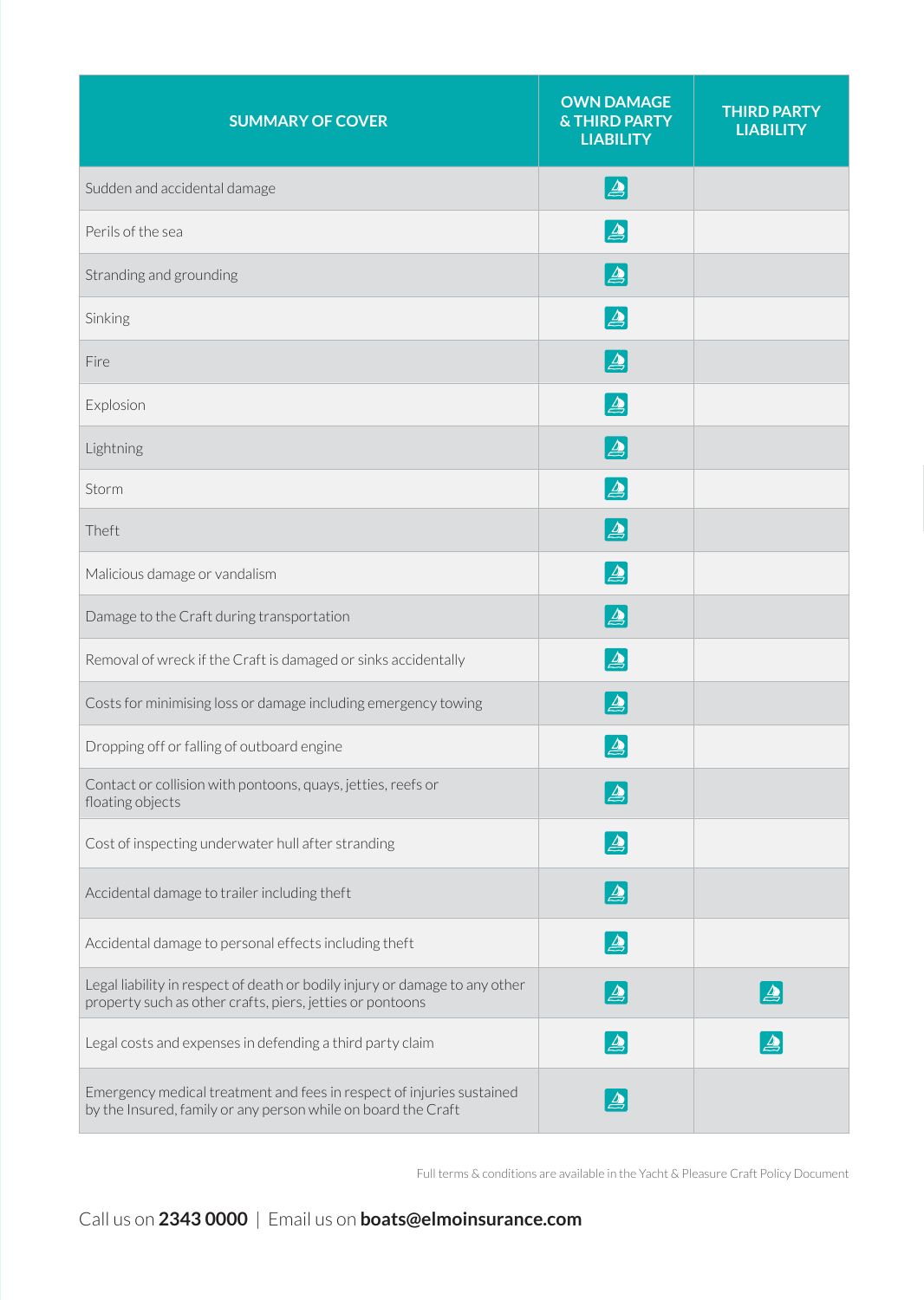#### **FREQUENTLY ASKED QUESTIONS**

#### **What amount should I insure my Craft for?**

The value to be insured on should represent the actual market value.

#### **Will my trailer be covered whilst left unattended?**

Yes, but the trailer will have to be immobilised.

#### **Will I be covered for damages to my engine(s)?**

We will cover your Craft's engine if it is damaged as a result of impact, fire, malicious damage, theft, sinking and accidental damage through external causes.

#### **Am I covered if my Craft is on the hard and I cause material damage to third parties e.g. my Craft catches fire and damages the Craft next to it?**

Yes, damage to third party property is covered under the Liability section.

#### **Is my Craft covered in the Winter period?**

Yes, it is covered whilst on the hard in a garage or boat yard, or moored in a safe berth.

#### **What if I need to use the Craft during the laid-up period?**

You can request that we endorse your Policy for use during the laid-up period.

#### **What to do in case of a claim?**

In the event of a claim, it is important that you take the necessary measures to minimize the loss or damages.

You should then notify us as soon as possible on 23430000 and we will guide you accordingly.

Is the craft a: (Tick where appropriate)

 $\bigcirc$ 

 $\bigcirc$ 

 $\bigcirc$ 

**COMMERCIAL CRAFTS** We are able to provide tailor-made insurance solutions for commercial crafts and/or water sport operations. *Please talk to us for further information*.

#### **YACHT & PLEASURE CRAFT INSURANCE SUPPLEMENTARY FORM**

Maltese boat

 $\bigcirc$ 

 $\bigcirc$ 

 $\bigcirc$ 

Length of Craft

Engine capacity

RIB

Other

#### **1. CRAFT DETAILS 2. COVER**

Speed boat

Cabin cruiser

Sailing boat

Make / Manufacturer

Year built

| <b>COVER</b>     | <b>SUM INSURED</b> |
|------------------|--------------------|
| Hull             | $\in$              |
| Engine(s)        | €                  |
| Equipment        | €                  |
| Dinghy / Tender  | €                  |
| Trailer          | €                  |
| Personal effects | €                  |
| <b>Total</b>     | €                  |

#### **3. QUOTATION**

Type of engine

| Premium<br>payable | Excess<br>payable | In-commission<br>period |
|--------------------|-------------------|-------------------------|
| Policy fee         | Mooring           |                         |
| Remarks            |                   |                         |

#### BENEFIT FROM A 5% DISCOUNT ON YOUR YACHT & PLEASURE CRAFT INSURANCE POLICY WHEN YOU INSURE YOUR HOME AND YOUR CAR WITH US The mis & conditions apply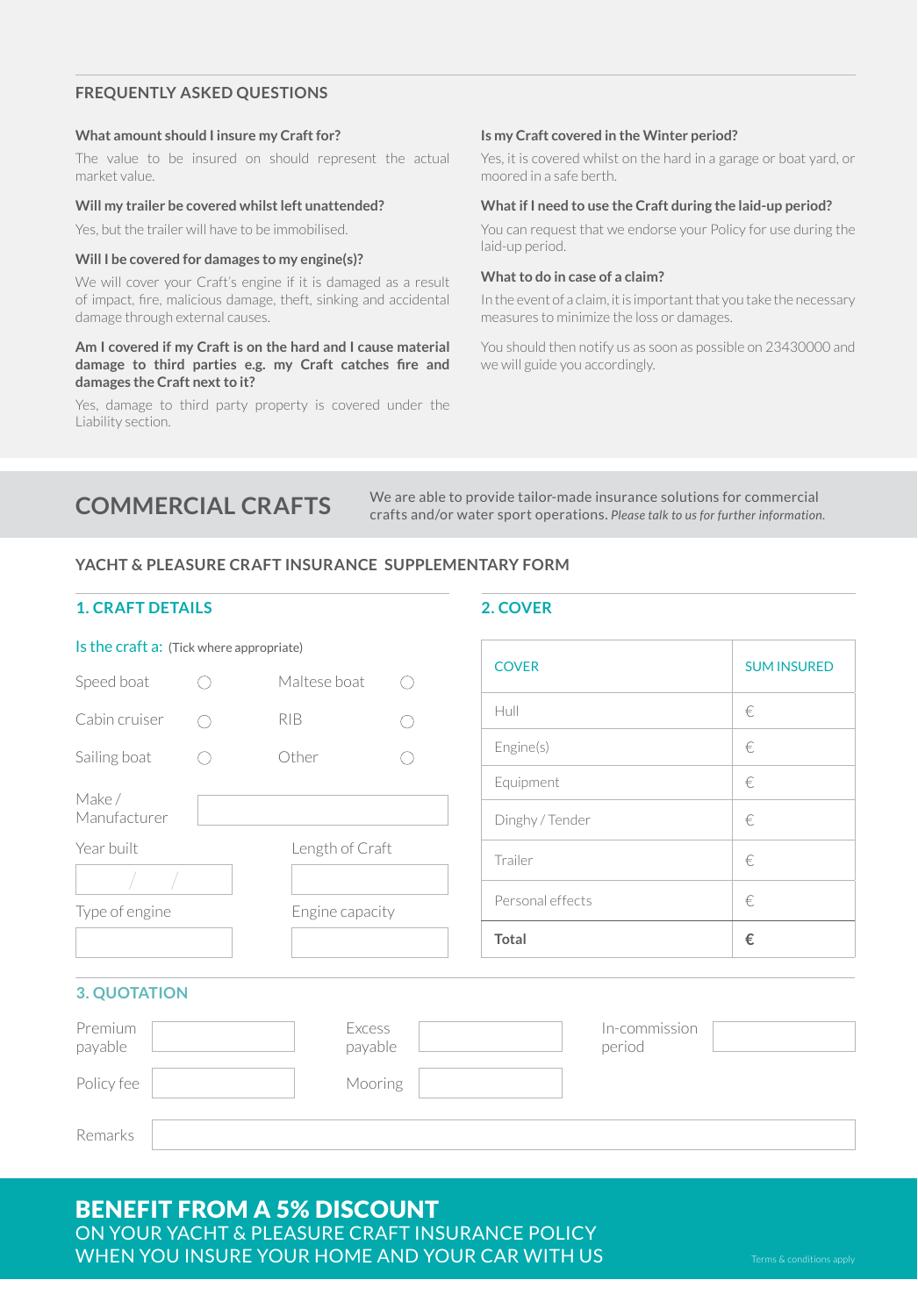